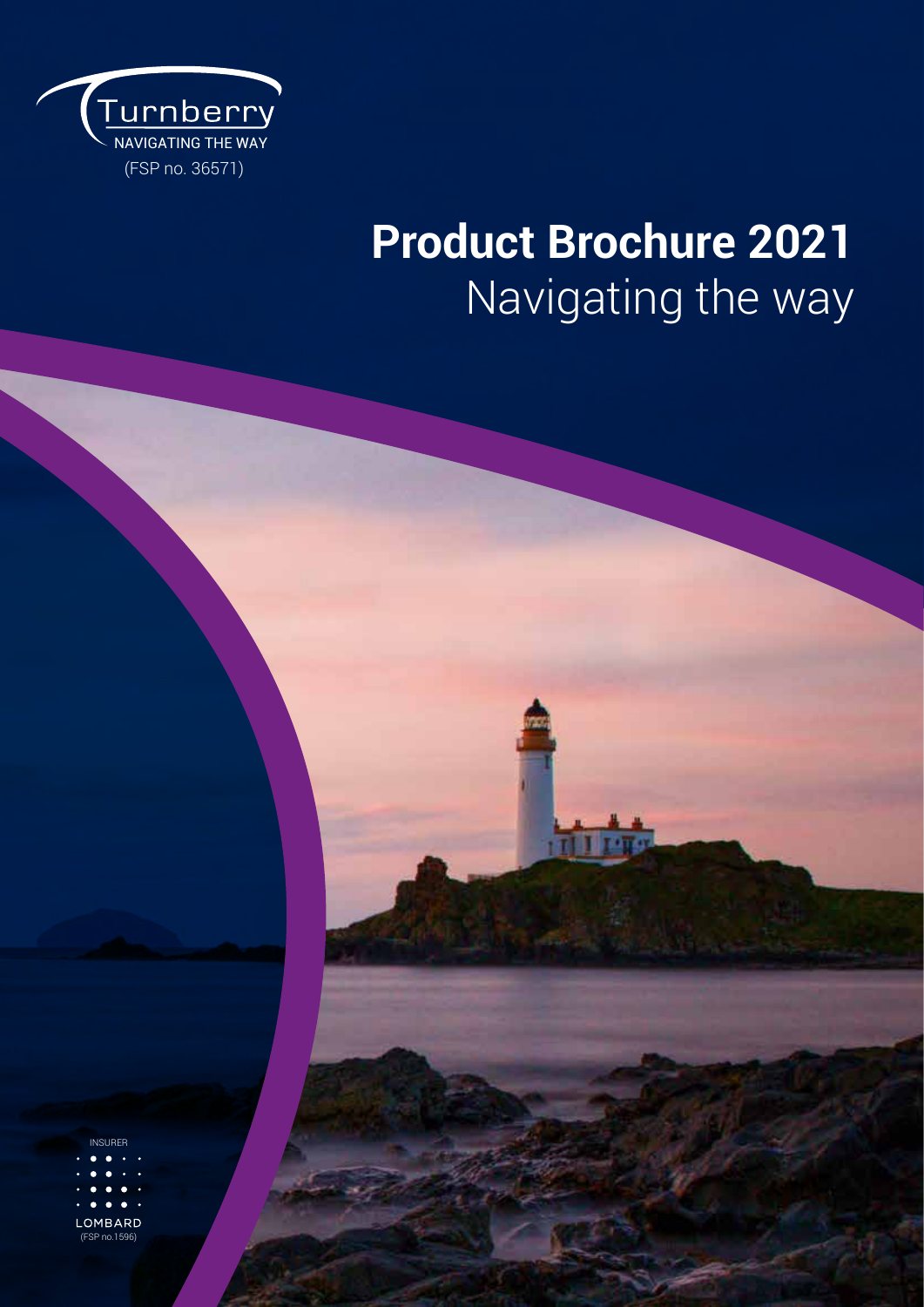| <b>CONTENTS</b>        |                 |                           |
|------------------------|-----------------|---------------------------|
|                        |                 | <b>NAVIGATING THE WAY</b> |
| How does it work?      | 02              |                           |
| Premier                | 04              |                           |
| Optimal                | 06              |                           |
| Synergy                | 08              |                           |
| Launch                 | 10 <sup>°</sup> |                           |
| Formulary and          |                 |                           |
| Waiting periods        | 11              |                           |
| Med-Extend             | $12 -$          |                           |
| <b>Extended Family</b> | 14              |                           |
| <b>Exceptions</b>      | 15 <sub>1</sub> |                           |
| <b>Travel Assist</b>   | 16              |                           |
|                        |                 |                           |
|                        |                 |                           |
|                        |                 |                           |
|                        |                 |                           |
|                        |                 |                           |
|                        |                 |                           |
|                        |                 |                           |

#### *You navigate through your life creating experiences.*

**CONTRACTOR** 

During the tough times, you need a partner that will be by your side navigating you to safety. This is why the iconic watchful Turnberry Lighthouse, situated on the point of the Turnberry Golf Course, Scotland; rises out of the darkness to carefully guide vessels to safety, inspired us. Much like its steady and constant beam of light that shows ships their safe passage away from danger, our products aim to help our clients journey through life by helping them deal with medical expense shortfalls and co-payments that usually arise when you or one of your dependants is hospitalised.

Turnberry navigates the way through medical expense shortfalls, allowing you to create experiences in life.

#### You have a partner. *Turnberry. Navigating the way.*

Founded in 2001, Turnberry is an authorised financial services provider (FSP no. 36571) and specialises in Health and Accident Insurance, Travel Insurance and Funeral Cover. Turnberry Health and Accident Insurance products are available to clients on all open Medical Schemes and most Closed Schemes, but are independently provided and are therefore transferable in the event of a change in the client's Medical Scheme.

## OUR PARTNERS

Travel Insurance Consultants (TIC) (Insurer of travel insurance) a division of Santam Limited

Lombard Insurance Company Limited (Insurer of short term insurance products)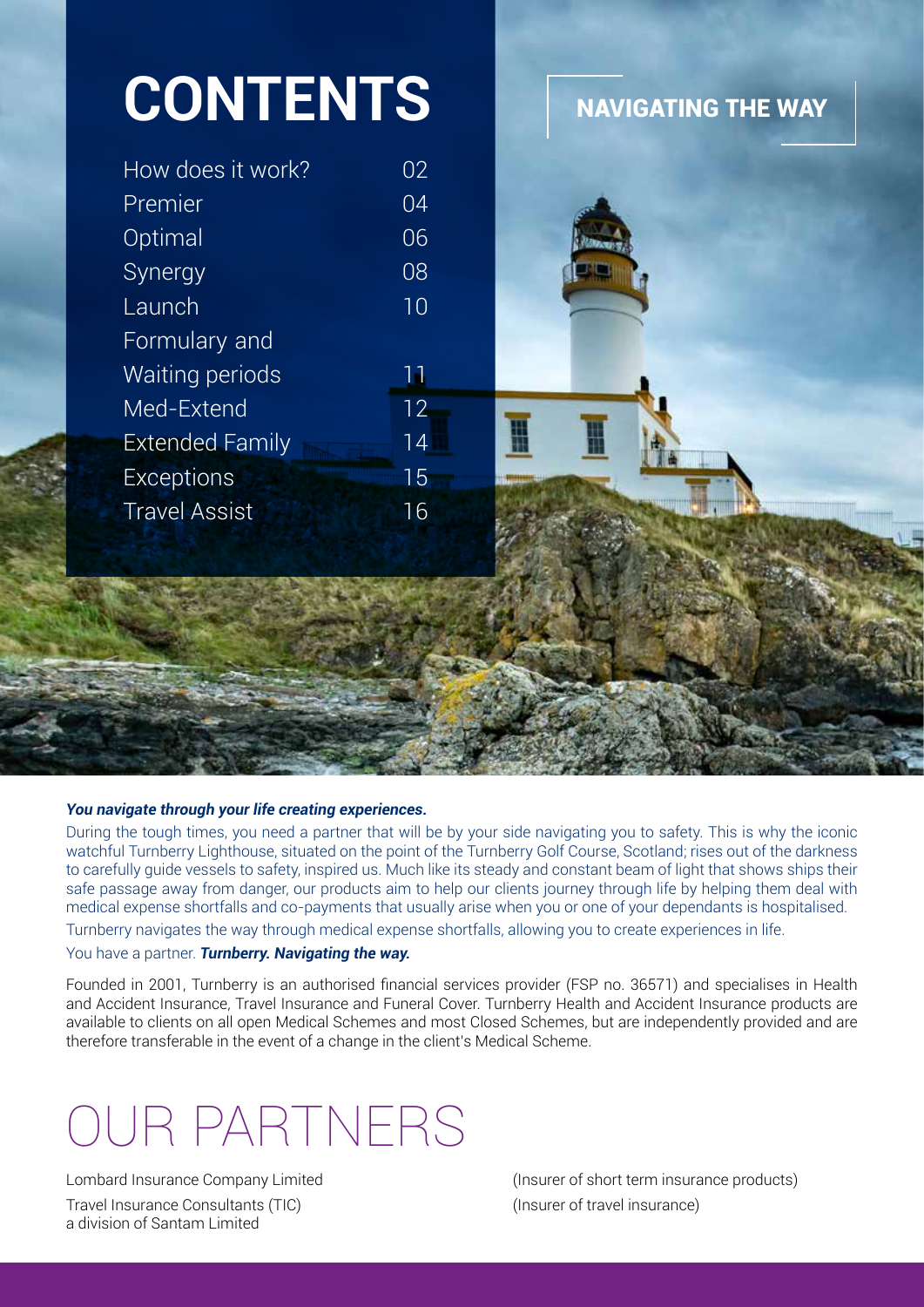#### We offer DIFFERENT PRODUCTS to suit a range of DIVERSE NEEDS

#### Our products are **COMPATIBLE**

with all registered open Medical Schemes and most closed schemes in SA

*Our mission is to offer our clients security and assurance, especially during those times when they need us most.*

#### We offer unsurpassed SERVICE EXCELLENCE

## **QUICK CLAIMS** turnaround

## CONTACT US

E-mail:

-

Navigating

the

way-

Telephone: 011 677 9891 Fax: 0861 000 508 Physical Address: 4 Osborne Lane, Bedfordview, 2007 Postal: Private Bag X2, Gardenview, 2047

New Business: newbusiness@turnberry.co.za Policy alterations: admin@turnberry.co.za Premiums: debtors@turnberry.co.za Brokers: jamesw@turnberry.co.za Claims: claims@turnberry.co.za Travel Insurance: gordenes@turnberry.co.za Website: www.turnberry.co.za

#### Please note that this is not a Medical Scheme and the cover is not the same as that of a Medical Scheme. This Policy is not a substitute for Medical Scheme membership.

Disclaimer: This document is a summary for information purposes only and does not supersede the Policy terms and conditions. In the event of any discrepancy, the Policy terms and conditions will prevail.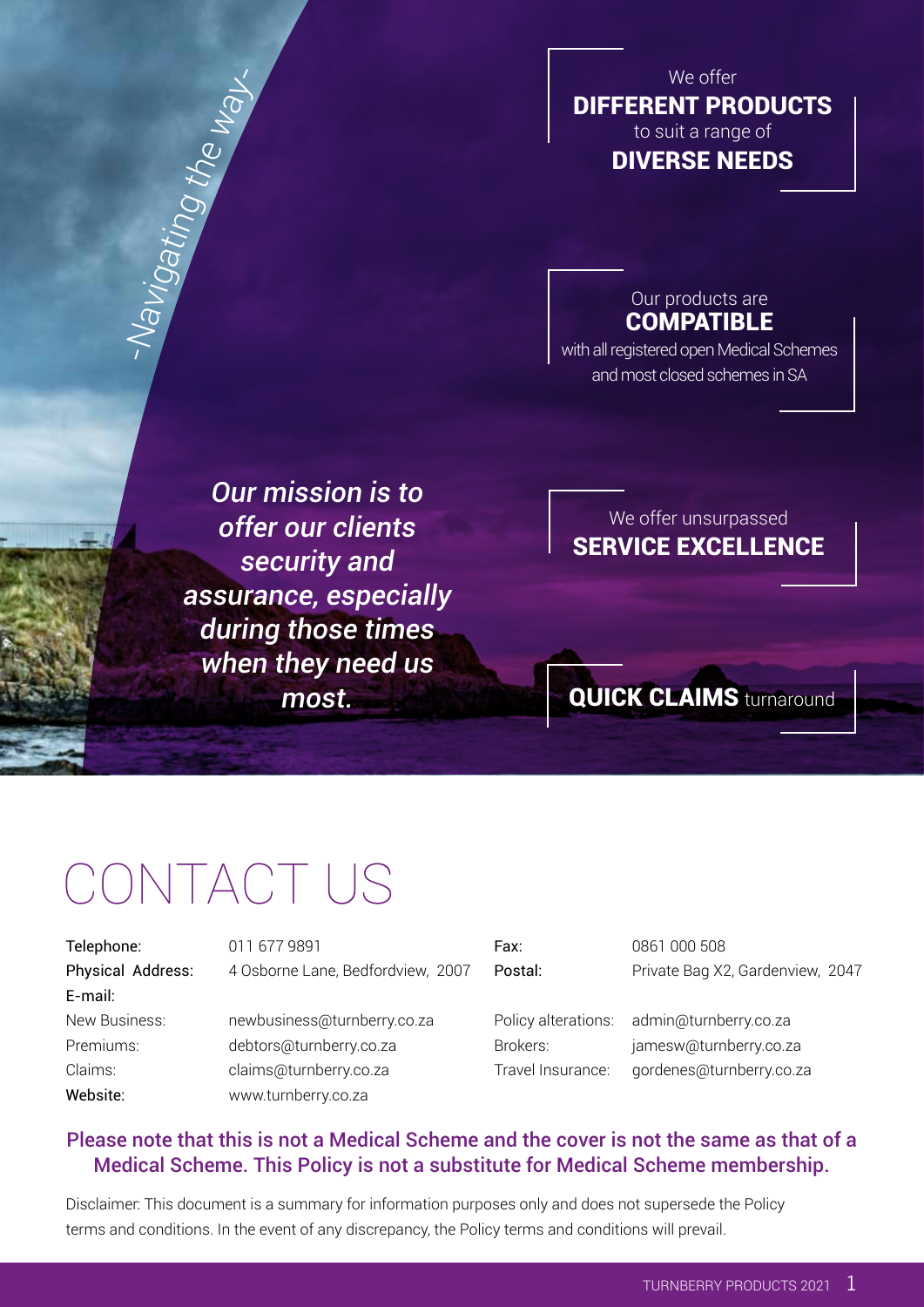## HOW DOES IT WORK?

A co-payment or deductible is an upfront amount that needs to be paid to the hospital/day clinic/radiologist before undergoing certain procedures, as specified by your Medical Scheme.

When you experience a co-payment for a procedure or scan (as specified by your Medical Scheme) you would need to pay for the co-payment up-front and then claim the amount back from your Turnberry Policy (provided that the plan you selected offers a co-payment cover.) If your Medical Scheme pays for co-payments from your day-to-day benefits you may still claim the amount back from your Turnberry Policy.

#### Premier | Optimal | Synergy | Launch | Med-Extend | Remier | Optimal | Synergy Х

### **Co-payment Cover Non-DSP Hospital Cover**

Should you choose to go to a hospital or day clinic outside of your Medical Scheme's Hospital Network/ Designated Service Providers, you would be liable for a portion of the account, as specified by your Medical Scheme.

Example: Johnny's Medical Scheme stipulates that he needs to go to hospital X, if he chooses to go to another hospital he would need to pay the first R8 000 of the hospital account. Johnny chooses to go to hospital Y and pays the R8 000 and then claims it back from his Turnberry Premier Policy.



### **Medical Expense Shortfall Cover**

A Medical Expense Shortfall is the difference between what medical service providers (e.g. Doctors, basic and specialised Radiology, Pathology, Specialists, Consumables) charge and what Medical Schemes pay for the treatment performed in hospitals and day clinics, provided that it is paid from the Hospital Benefit of your Medical Scheme. Medical Expense Shortfall Cover will

boost your Medical Aid rate, helping you with this medical expense shortfall!

Below is an example of a claim for a Hip replacement:

|  |  | Premier   Optimal   Synergy   Launch   Med-Extend          |
|--|--|------------------------------------------------------------|
|  |  | $ $ = 600% $ $ = 500% $ $ = 500% $ $ = 350% $ $ = 300% $ $ |
|  |  |                                                            |

| Medical service provider | Amount charged by the<br>medical service provider | Amount paid by<br>medical scheme | <b>Amount paid by Turnberry</b> |
|--------------------------|---------------------------------------------------|----------------------------------|---------------------------------|
| Suraeon                  | 7 053                                             | B6021                            |                                 |
| Anaesthetist             | R 8 256                                           | R 2 402                          | R5 854                          |
|                          |                                                   | Total Paid by Turnberry          | 6886                            |

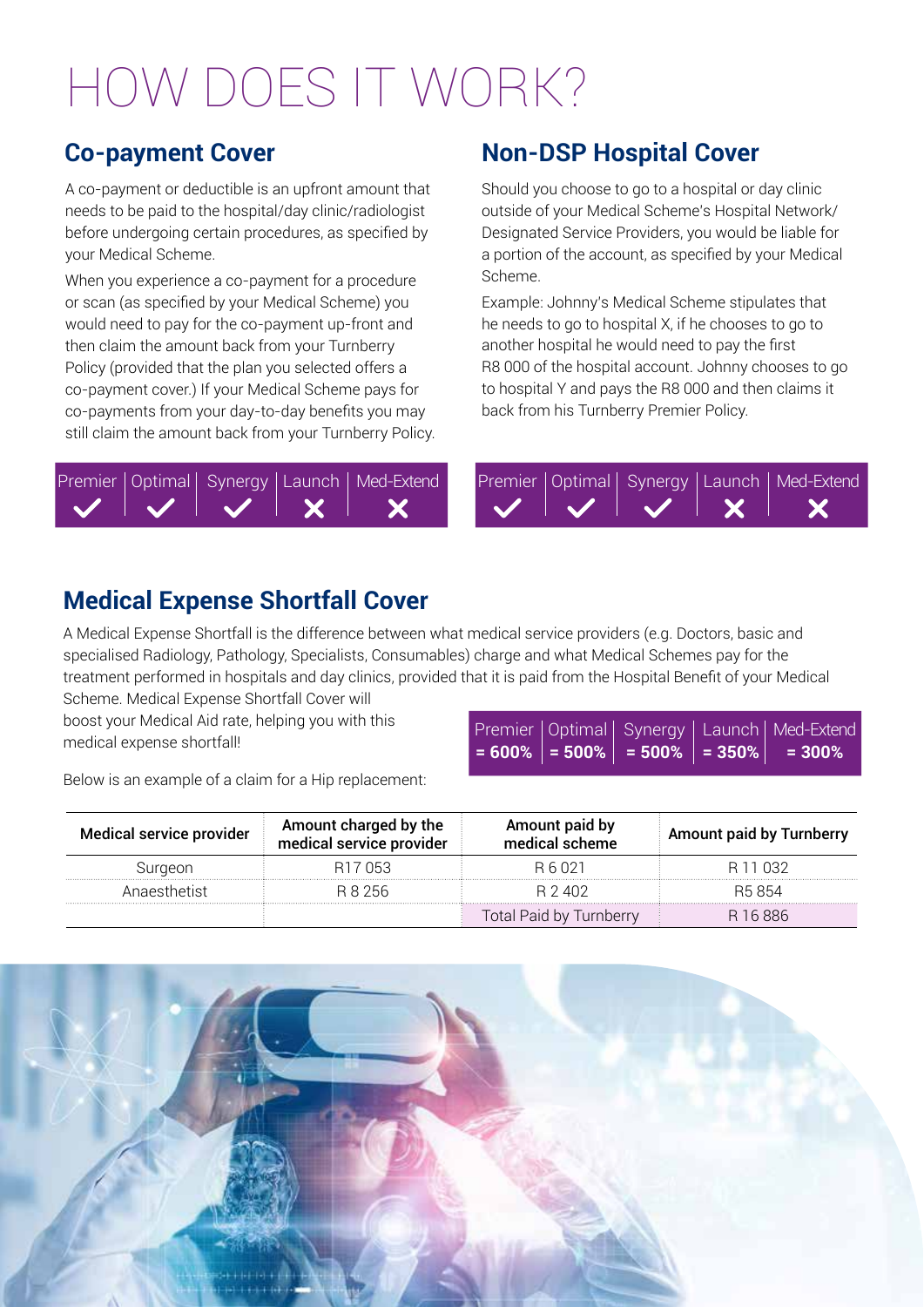### NAVIGATING THE WAY

#### **Sub-limit Cover**

When a Medical Scheme will only pay for a certain procedure, prosthetic device or scan up to a specified limit, this is a sub-limit.

Example: Joe gets admitted to hospital for a hip replacement. After the procedure he notices that the cost of the prosthetic hip was R60 000, but his Medical Scheme only paid R50 000 towards the prosthetic hip, leaving him liable for R10 000. Luckily for Joe, he has a Turnberry Policy that offers sub-limit cover of R30 000 per admission. Therefore Joe can submit the account to Turnberry to pay the R10 000 difference from his Turnberry to pay the KTO 000 difference noming<br>Turnberry Policy.



### **Biological Cancer Drug Cover**

When you require treatment with Biological Cancer Drugs your Medical Scheme may only pay for them up to a certain limit.

Example: John's Medical Scheme paid for the Biological Cancer Drugs he required up to a limit; thereafter he was liable for the full cost of his Biological Cancer Drugs. John was grateful that he took out a Turnberry Premier Policy and he submitted the rest of the account for his Biological Cancer Drugs to Turnberry!



#### **Traditional Cancer Cover**

Medical Scheme, you may become liable for copayments or the full cost of any further cancer treatment, as specified by your Medical Scheme. Example 1: Kathy has finished her R250 000 cancer benefit available to her on her Medical Scheme and now she is liable for the full cost of her cancer treatment. Kathy still needs to undergo chemotherapy sessions. Luckily, she has a Turnberry Premier Policy and she can submit the costs of her further chemotherapy sessions to Turnberry.

Example 2: Deon has finished his R250 000 cancer benefit available to him on his Medical Scheme and still needs to undergo chemotherapy. His Medical Scheme will pay for 80% of the account for his chemotherapy. Deon is glad he listened to his Financial Advisor and took out a Turnberry Optimal Policy, now he can submit the account to Turnberry.

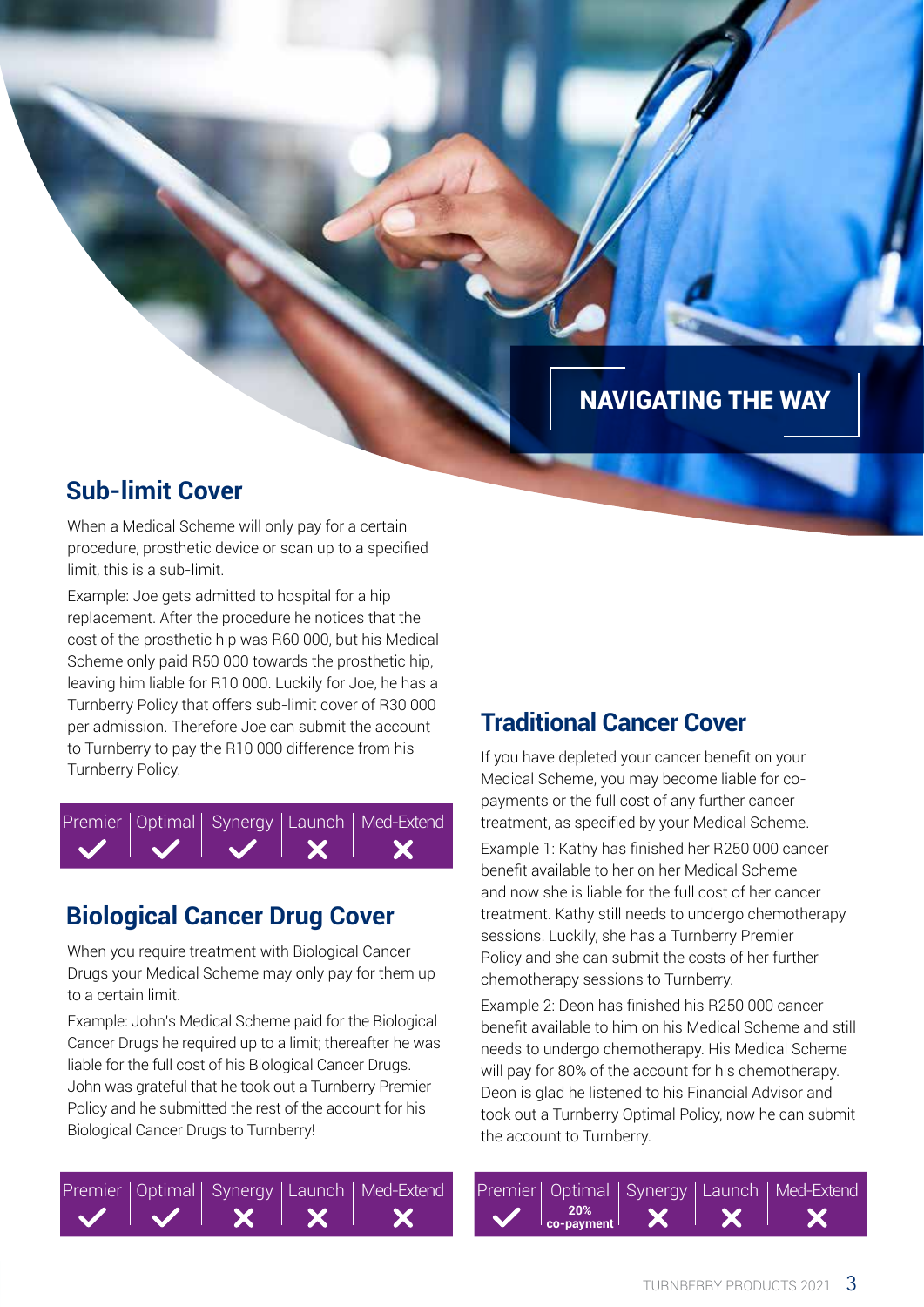## PREMIER

*Monthly premium: R460 per family for under 65yrs Monthly premium: R665 per family for 65yrs+*

#### MEDICAL EXPENSE SHORTFALL COVER

Increases the Medical Aid rate up to 600% (e.g. Specialists, GPs, Anaesthetists, Radiology, Pathology, Consumables, etc.). Subject to the Overall Annual Limit

#### CO-PAYMENT COVER

Subject to the Overall Annual Limit

#### NON-DSP HOSPITAL PENALTY COVER

R12 000 per admission. Limited to 2 claims per family per annum. Subject to the Overall Annual Limit

#### SUB-LIMIT COVER

R35 000 per admission per insured. Subject to the Overall Annual Limit

#### TRAUMA RECOVERY COVER

Provides cover for when the Medical Scheme has imposed a sub-limit on a step-down facility for physical rehabilitation as a result of an accident which occurred while on the Policy. Limited to R2 000 per admission per insured and R10 000 per family per annum. Subject to the Overall Annual Limit

## **In-hospital benefits Out-of-hospital benefits**

#### CO-PAYMENTS FOR MRI, CT AND PET SCANS

Subject to the Overall Annual Limit

#### CO-PAYMENTS FOR SCOPES

R3 000 per event. Limited to 2 claims per insured per annum. Subject to the Overall Annual Limit

#### SUB-LIMIT COVER FOR MRI, CT AND PET **SCANS**

R35 000 per event per insured. Subject to the Overall Annual Limit

#### CASUALTY BENEFIT FOR ACCIDENTS

R14 000 per event per insured. Subject to the Overall Annual Limit

#### CASUALTY BENEFIT FOR ILLNESS

R2 500 per event. Limited to 3 claims per family per annum. Subject to the Overall Annual Limit. Treatment is restricted to between the hours of 7pm – 6am Mondays – Fridays, Saturdays, Sundays and Public Holidays

### **In-hospital dental cover**

#### MEDICAL EXPENSE SHORTFALL COVER

Increases the medical aid rate up to 600% for impacted wisdom teeth, reconstructive maxillofacial surgery due to an accident (which occurred while on the Policy) and oral cancer (which was diagnosed while on the Policy). Subject to the Overall Annual Limit

#### SUB-LIMIT COVER

R30 000 per admission per insured for impacted wisdom teeth, orthognathic surgery, reconstructive maxillofacial surgery due to an accident (which occurred while on the Policy) and oral cancer (which was diagnosed while on the Policy). Subject to the Overall Annual Limit

#### CO-PAYMENT COVER

Subject to the Overall Annual Limit

#### SUB-LIMIT AND CO-PAYMENT COVER FOR DENTAL IMPLANTS

Covers the cost of dental implants for reconstructive maxillofacial surgery due to an accident (which occurred while on the Policy) and oral cancer (which was diagnosed while on the Policy). Limited to R50 000 per family per annum. Subject to the Overall Annual Limit

*Overall Annual Limit (OAL) is R171 000 per insured per annum*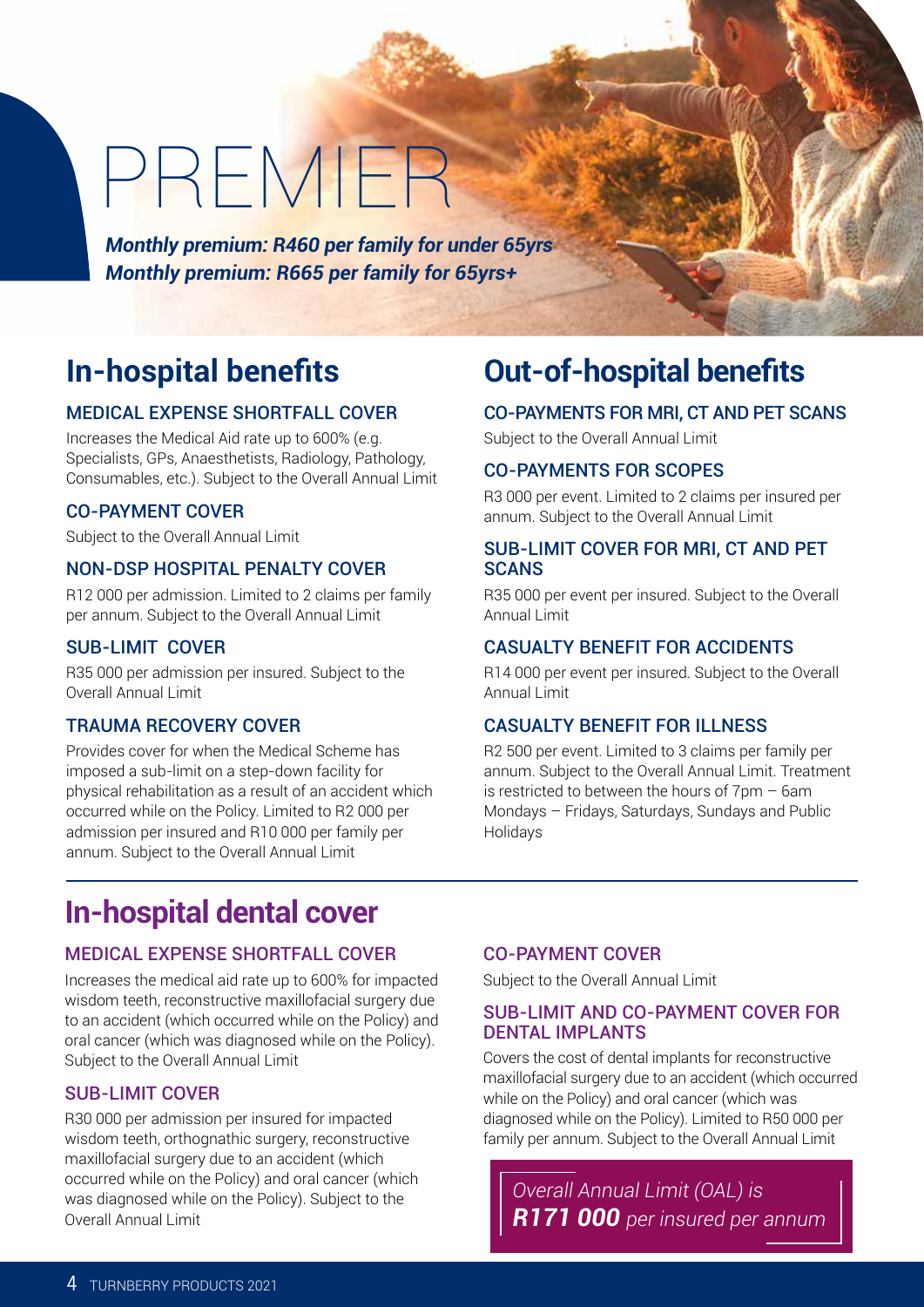## **In-hospital and out-of-hospital benefits**

#### TRADITIONAL CANCER COVER

Pays for treatment in a private facility, including sublimits, deductibles or co-payments related to cancer treatment. Subject to the Overall Annual Limit

#### BIOLOGICAL CANCER DRUG COVER

Provides cover for Biological Cancer Drugs when the Medical Scheme imposes a sub-limit. Subject to the formulary (see pg 11) and the Overall Annual Limit

#### MRI AND CT SCAN COVER

Provides cover for MRI and CT scans when there is no benefit available on your Medical Scheme. Limited to R5 500 per event and 2 claims per family per annum. Subject to the Overall Annual Limit

#### TRAUMA CARE COVER

Covers the cost of trauma counselling consultations with a registered healthcare provider after a member has been diagnosed with a critical illness, a victim of a violent crime or experienced the death of an immediate family member. Limited to R1 000 per consultation and R8 000 per family per annum. Subject to the Overall Annual Limit

#### BREAST CANCER PREVENTION COVER

Increases the Medical Aid rate up to 600% for a Prophylactic Mastectomy. Subject to clinical entry criteria and the Overall Annual Limit

#### BREAST CANCER RECONSTRUCTION COVER

Increases the Medical Aid rate up to 600% for a breast reconstruction post mastectomy due to cancer for the affected breast. Reconstruction of the unaffected breast for the purposes of symmetry, when there is no benefit on the Insured person's Medical Scheme is limited to R20 000 per insured person, per lifetime. Subject to the Overall Annual Limit

For waiting periods please refer to page 11

## **Added benefits**

#### CANCER DIAGNOSIS BENEFIT

Once off payment for first diagnosis of Cancer based on the stage at time of diagnosis:

Stage 1 R5 000 Stage 2 R15 000 Stage 3 R20 000 Stage 4 R25 000

#### MEDICAL SCHEME CONTRIBUTION WAIVER

Up to R6 000 per month for 6 months; in the event of death or permanent and total disability as a result of an accident, of the Medical Scheme Contribution Payer

#### GAP PREMIUM WAIVER

Pays the premium of your Premier Policy for 12 months in the event of death or permanent and total disability as a result of an accident of the Contribution Payer

#### PERSONAL ACCIDENT BENEFIT

R30 000 per insured on the Policy in the event of accidental death or permanent and total disability

#### CRITICAL ILLNESS BENEFIT

R10 000 per insured on the Policy in the event of death due to a critical illness (excludes cancer)

#### INTERNATIONAL TRAVEL COVER

R5 million per insured (notification of travel required 48 hrs prior to departure)



NAVIGATING THE WAY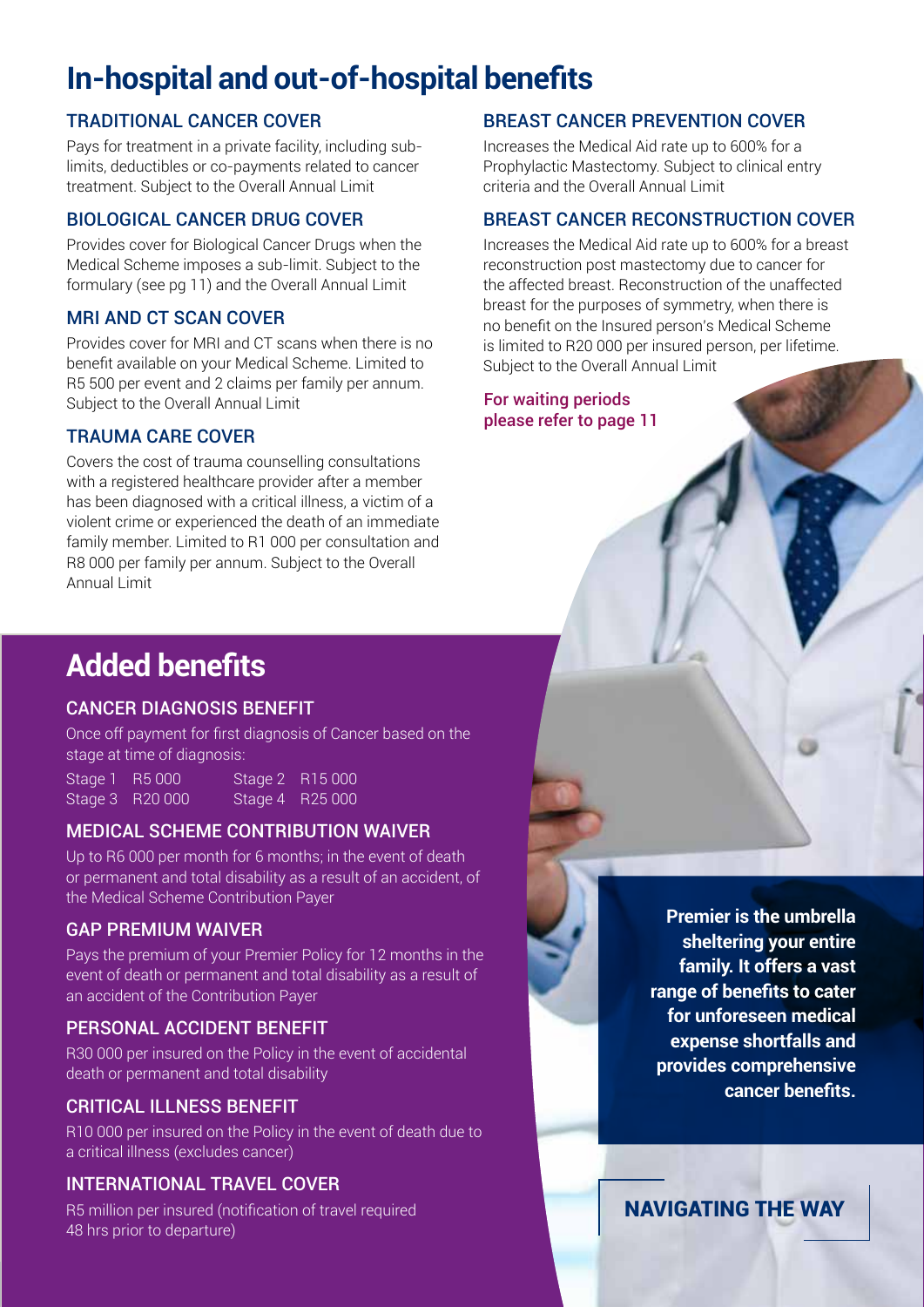# OPTIMAL

*Monthly premium: R345 per family for under 65yrs Monthly premium: R506 per family for 65yrs+* 

#### MEDICAL EXPENSE SHORTFALL COVER

Increases the Medical Aid rate up to 500% (e.g. Specialists, GPs, Anaesthetists, Radiology, Pathology, Consumables, etc.). Subject to the Overall Annual Limit

#### CO-PAYMENT COVER

Subject to Overall Annual Limit

#### NON-DSP HOSPITAL PENALTY COVER

R9 000 per admission. Limited to 1 claim per family per annum. Subject to the Overall Annual Limit

#### SUB-LIMIT COVER

R25 000 per admission per insured. Limited to R60 000 per family per annum. Subject to the Overall Annual Limit

*Overall Annual Limit (OAL) is R171 000 per insured per annum*

### **In-hospital benefits Out-of-hospital benefits**

#### CO-PAYMENTS FOR MRI, CT AND PET SCANS

Subject to the Overall Annual Limit

#### CO-PAYMENTS FOR SCOPES

R3 000 per event. Limited to 2 claims per insured per annum. Subject to the Overall Annual Limit

#### SUB-LIMIT COVER FOR MRI, CT AND PET **SCANS**

R25 000 per event per insured. Limited to R60 000 per family per annum. Subject to the Overall Annual Limit

#### CASUALTY BENEFIT FOR ACCIDENTS

R9 000 per event per insured. Subject to the Overall Annual Limit

#### CASUALTY BENEFIT FOR ILLNESS

R2 500 per event. Limited to 2 claims per family per annum. Subject to the Overall Annual Limit. Treatment is restricted to between the hours of 7pm – 6am Mondays – Fridays, Saturdays, Sundays and Public **Holidays** 

## **In-hospital dental cover**

#### MEDICAL EXPENSE SHORTFALL COVER

Increases the medical aid rate up to 500% for impacted wisdom teeth, reconstructive maxillofacial surgery due to an accident (which occurred while on the Policy) and oral cancer (which was diagnosed while on the Policy). Subject to the Overall Annual Limit

#### SUB-LIMIT COVER

R20 000 per admission and R50 000 per family per annum for impacted wisdom teeth, orthognathic surgery, reconstructive maxillofacial surgery due to an accident (which occurred while on the Policy) and oral cancer (which was diagnosed while on the Policy). Subject to the Overall Annual Limit

#### CO-PAYMENT COVER

Subject to the Overall Annual Limit

#### SUB-LIMIT AND CO-PAYMENT COVER FOR DENTAL IMPLANTS

Covers the cost of dental implants for reconstructive maxillofacial surgery due to an accident (which occurred while on the Policy) and oral cancer (which was diagnosed while on the Policy). Limited to R20 000 per admission and R50 000 per family per annum. Subject to the Overall Annual Limit

#### For waiting periods please refer to page 11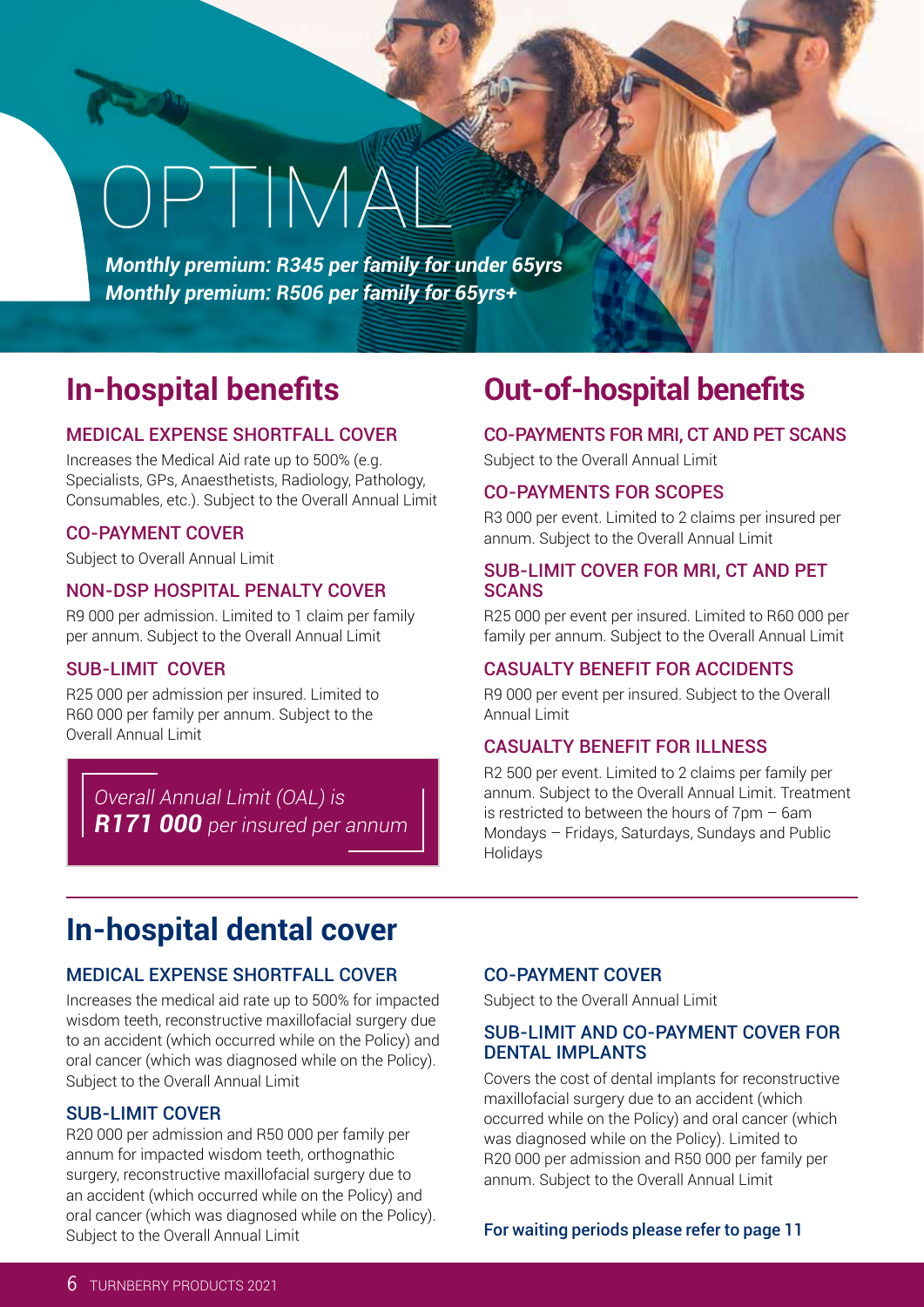## **In-hospital and out-of-hospital benefits**

#### TRADITIONAL CANCER COVER

Co-payment cover for traditional cancer treatment limited to 20% per admission. Subject to the Overall Annual Limit

#### BIOLOGICAL CANCER DRUG COVER

Provides cover for Biological Cancer Drugs when the Medical Scheme imposes a sub-limit. Subject to the formulary (see pg 11) and the Overall Annual Limit

#### MRI AND CT SCAN COVER

Covers the cost of MRI and CT scans when there is no benefit available on your Medical Scheme. Limited to R4 500 per event and 2 claims per family per annum. Subject to the Overall Annual Limit

#### TRAUMA CARE COVER

Covers the cost of trauma counselling consultations with a registered healthcare provider after a member has been diagnosed with a critical illness, has been a victim of a violent crime or experienced the death of an immediate family member. Limited to R1 000 per consultation and R7 000 per family per annum. Subject to the Overall Annual Limit

#### BREAST CANCER PREVENTION COVER

Increases the Medical Aid rate up to 500% for a Prophylactic Mastectomy. Subject to clinical entry criteria and the Overall Annual Limit

#### BREAST CANCER RECONSTRUCTION COVER

Increases the Medical Aid rate up to 500% for a breast reconstruction post mastectomy due to cancer for the affected breast. Reconstruction of the unaffected breast for the purposes of symmetry, when there is no benefit on the Insured person's Medical Scheme is limited to R15 000 per insured person, per lifetime. Subject to the Overall Annual Limit

## **Added benefits**

#### MEDICAL SCHEME CONTRIBUTION WAIVER

Up to R6 000 per month for 6 months; in the event of death or permanent and total disability as a result of an accident, of the Medical Scheme Contribution Payer

#### GAP PREMIUM WAIVER

Pays the premium of your Optimal Policy for 12 months in the event of death or permanent and total disability as a result of an accident of the Contribution Payer

#### PERSONAL ACCIDENT **BENEFIT**

R15 000 per insured on the Policy in the event of accidental death or permanent and total disability

#### CRITICAL ILLNESS BENEFIT

R7 500 per insured on the Policy in the event of death due to a critical illness (excludes cancer)

#### INTERNATIONAL TRAVEL **COVER**

R5 million per insured (notification of travel required 48 hrs prior to departure)

TURNBERRY PRODUCTS 2021 **7**

**Optimal provides a broad array of benefits – enhancing your medical aid by up to 500% of medical aid rates – all at a family-friendly price. By providing cover in the area of oncology, as well as several other value-adds, Optimal has become one of Turnberry's most-popular Gap Cover products.**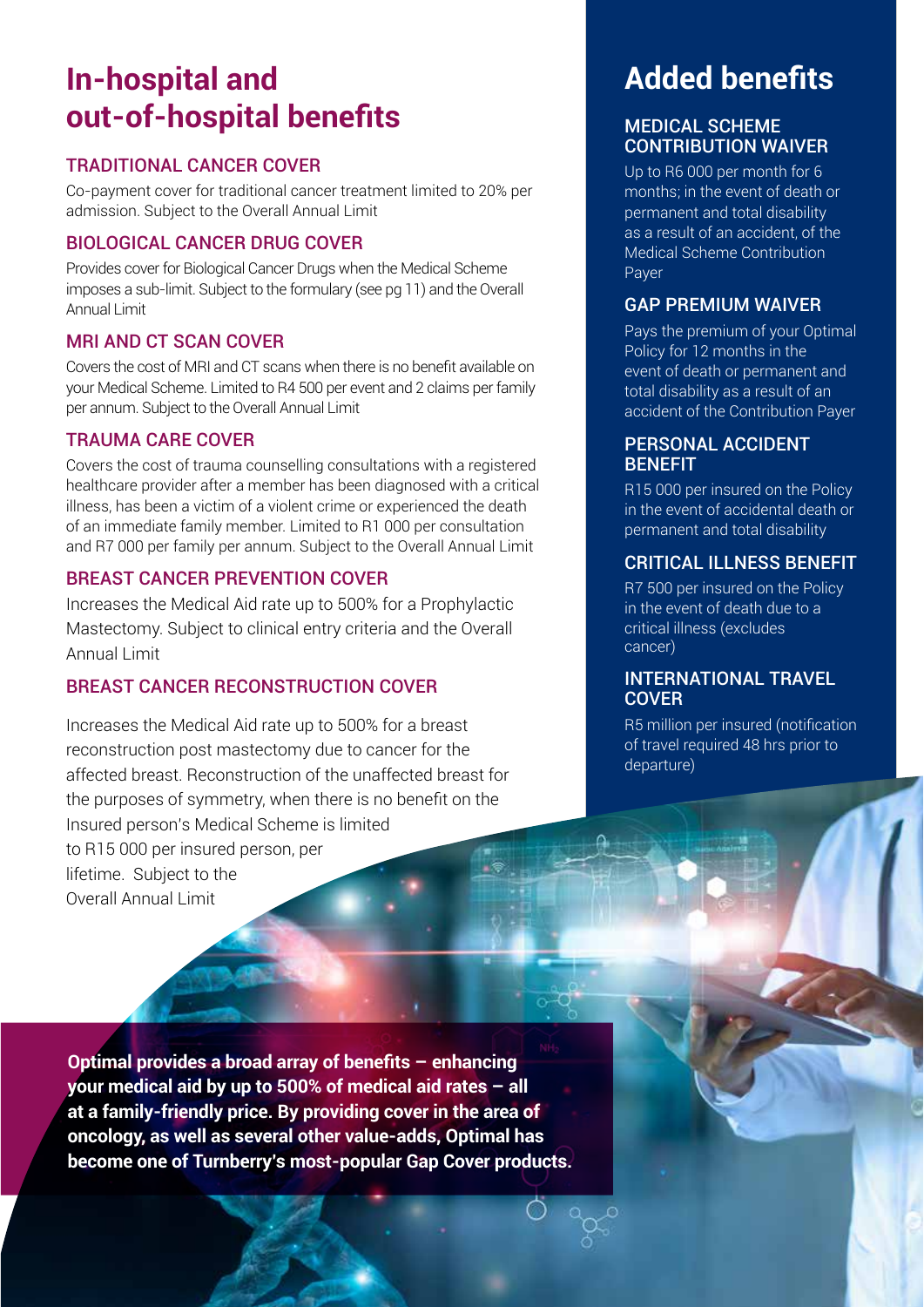# SYNERGY

*Monthly premium: R295 per family for under 65yrs Monthly premium: R411 per family for 65yrs+* 

#### NAVIGATING THE WAY

### **In-hospital benefits**

#### MEDICAL EXPENSE SHORTFALL COVER

Increases the Medical Aid rate up to 500% (e.g. Specialists, GPs, Anaesthetists, Radiology, Pathology, Consumables, etc.). Subject to the Overall Annual Limit

#### CO-PAYMENT COVER

Subject to the Overall Annual Limit

#### NON-DSP HOSPITAL PENALTY COVER

R7 000 per admission. Limited to 1 claim per family per annum. Subject to the Overall Annual Limit

#### SUB-LIMIT COVER

R25 000 per admission per insured. Limited to R60 000 per family per annum. Subject to the Overall Annual Limit

*Overall Annual Limit (OAL) is R171 000 per insured per annum*

### **Out-of-hospital benefits**

#### CO-PAYMENTS FOR MRI, CT AND PET SCANS

Subject to the Overall Annual Limit

#### CO-PAYMENTS FOR SCOPES

R3 000 per event. Limited to 2 claims per insured per annum. Subject to the Overall Annual Limit

#### SUB-LIMIT COVER FOR MRI, CT AND PET **SCANS**

R25 000 per event per insured. Limited to R60 000 per family per annum. Subject to the Overall Annual Limit

#### CASUALTY BENEFIT FOR ACCIDENTS

R8 500 per event per insured. Subject to the Overall Annual Limit

#### CASUALTY BENEFIT FOR ILLNESS

R2 000 per event. Limited to 2 claims per family per annum. Subject to the Overall Annual Limit. Treatment is restricted to between the hours of 7pm – 6am Mondays – Fridays, Saturdays, Sundays and Public Holidays

## **In-hospital and out-of-hospital benefits**

#### MRI AND CT SCAN COVER

Covers the cost of MRI and CT scans when there is no benefit available on your Medical Scheme. Limited to R3 500 per event and 1 claim per family per annum. Subject to the Overall Annual Limit

#### TRAUMA CARE COVER

Covers the cost of trauma counselling consultations with a registered healthcare provider after a member has been diagnosed with a critical illness, has been a victim of a violent crime or experienced the death of an immediate family member. Limited to R1 000 per consultation and R6 000 per family per annum. Subject to the Overall Annual Limit

For waiting periods please refer to page 11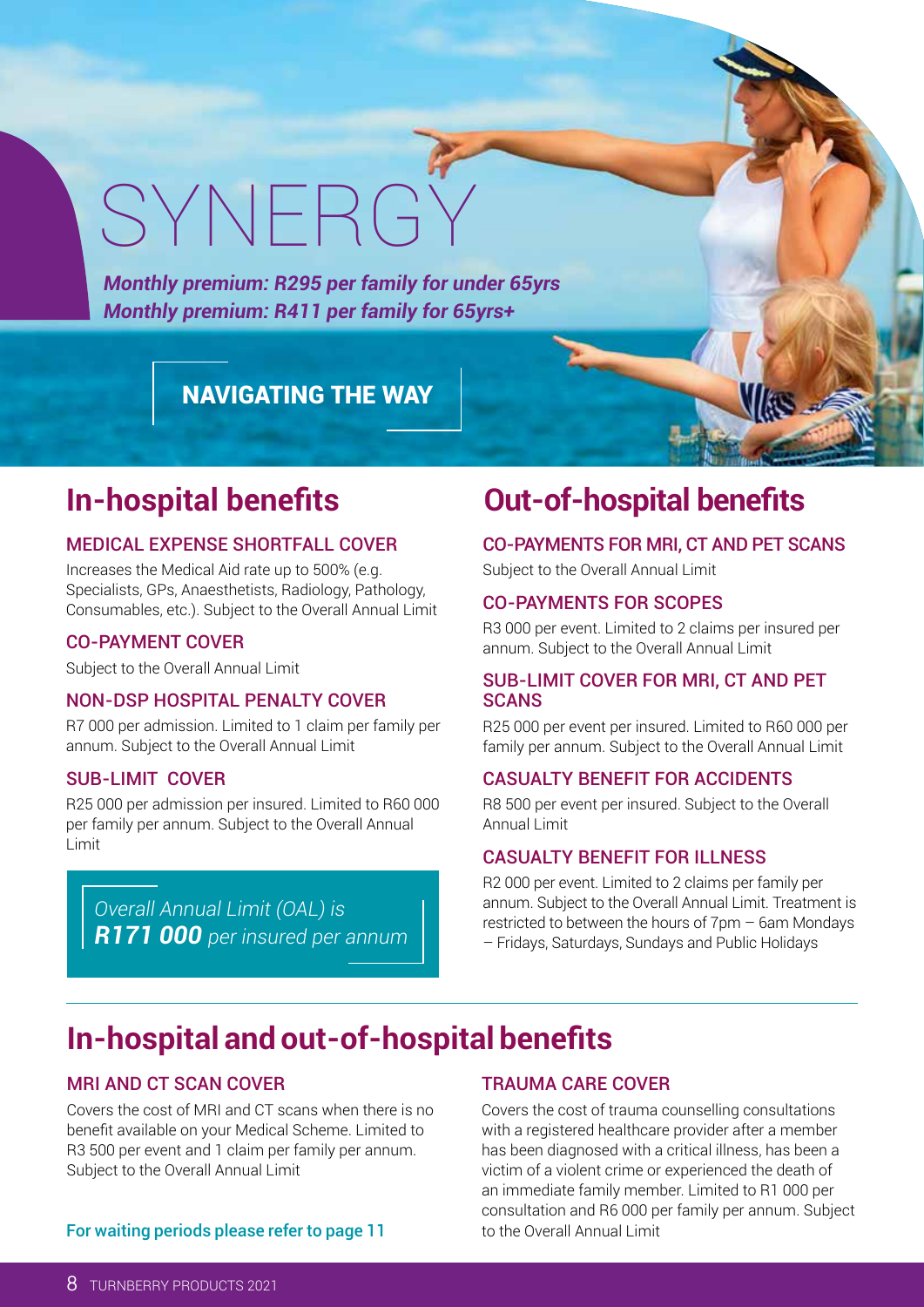## **Added benefits**

#### MEDICAL SCHEME CONTRIBUTION WAIVER

Up to R6 000 per month for 6 months; in the event of death or permanent and total disability as a result of an accident, of the Medical Scheme contribution payer

#### GAP PREMIUM WAIVER

Pays the premium for your Synergy Policy for 12 months; in the event of death or permanent and total disability as a result of an accident, of the contribution payer

#### PERSONAL ACCIDENT BENEFIT

R10 000 per insured on the Policy, in the event of accidental death or permanent and total disability

#### INTERNATIONAL TRAVEL COVER

R5 million per insured (notification of travel required 48 hrs prior to departure)

**Dec** 

**VOM** 

 $InC$ 

 $cos<sub>2</sub>$ 

**UDA** 

## **In-hospital dental cover**

#### MEDICAL EXPENSE SHORTFALL COVER

Increases the medical aid rate up to 500% for impacted wisdom teeth, reconstructive maxillofacial surgery due to an accident (which occurred while on the Policy) and oral cancer (which was diagnosed while on the Policy). Subject to the Overall Annual Limit

#### CO-PAYMENT COVER

Subject to the Overall Annual Limit

#### SUB-LIMIT AND CO-PAYMENT COVER FOR DENTAL IMPLANTS

Covers the cost of dental implants for reconstructive maxillofacial surgery due to an accident (which occurred while on the Policy) and oral cancer (which was diagnosed while on the Policy). Limited to R20 000 per admission and R50 000 per family per annum. Subject to the Overall Annual Limit

#### SUB-LIMIT COVER

R20 000 per admission and R50 000 per family per annum for impacted wisdom teeth, orthognathic surgery, reconstructive maxillofacial surgery due to an accident (which occurred while on the Policy) and oral cancer (which was diagnosed while on the Policy). Subject to the Overall Annual Limit



**Synergy offers a healthy spectrum of benefits at a very attractive price. It ensures you and your family are covered for the most common types of claims, covers medical expense shortfalls of up to 500%, and caters for the likes of sublimits, casualty benefits and co-payments.**

TURNBERRY PRODUCTS 2021 **9**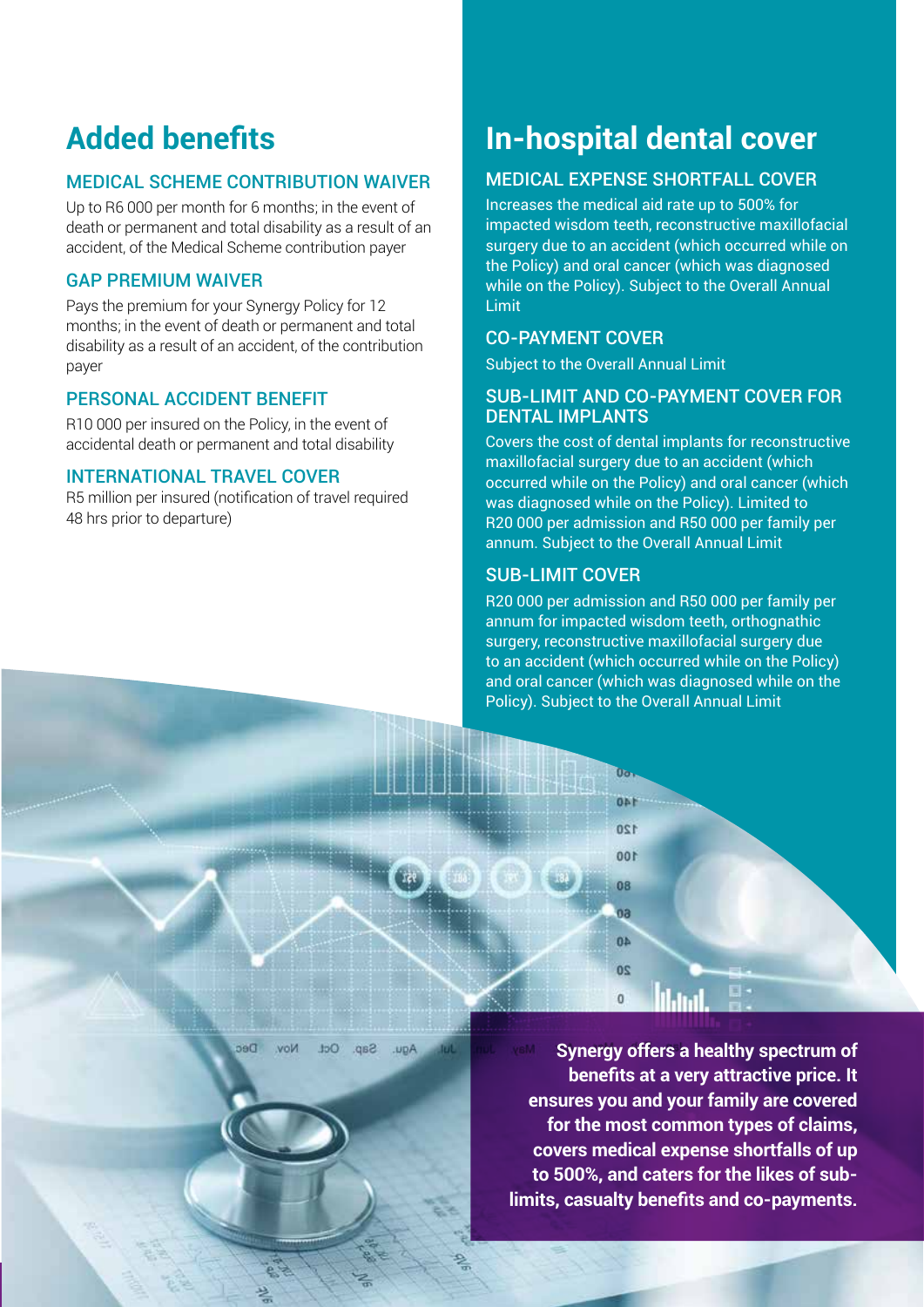# LAUNCH

*Monthly premium: R135 per family for under 65yrs Monthly premium: R235 per family for 65yrs+* 

**This launches you into the world of Gap Cover, offering essential benefits and covering medical expense shortfalls for Specialists up to 350% of medical aid rate. Launch is one of the most price-effective Gap Cover solutions on the market.**

## **In-hospital benefits**

#### MEDICAL EXPENSE SHORTFALL COVER

Increases the Medical Aid rate up to 350% (e.g. Specialists, GPs, Anaesthetists, Radiology, Pathology, Consumables, etc.). Subject to the Overall Annual Limit

## **Out-of-hospital benefits**

#### CASUALTY BENEFIT FOR ACCIDENTS

R5 000 per event per insured. Subject to the Overall Annual Limit

## **Added benefits**

#### MEDICAL SCHEME CONTRIBUTION WAIVER

Up to R6 000 per month for 6 months; in the event of death or permanent and total disability as a result of an accident, of the Medical Scheme Contribution Payer

#### GAP PREMIUM WAIVER

Pays the premium of your Launch Policy for 12 months in the event of death or permanent and total disability as a result of an accident of the Contribution Payer

#### INTERNATIONAL TRAVEL COVER

R5 million per insured (notification of travel required 48 hrs prior to departure)

#### For waiting periods please refer to page 11

*Overall Annual Limit (OAL) is R171 000 per insured per annum*

## **In-hospital dental cover**

#### MEDICAL EXPENSE SHORTFALL COVER

Increases the medical aid rate up to 350% for impacted wisdom teeth, reconstructive maxillofacial surgery due to an accident (which occurred while on the Policy) and oral cancer (which was diagnosed while on the Policy). Subject to the Overall Annual Limit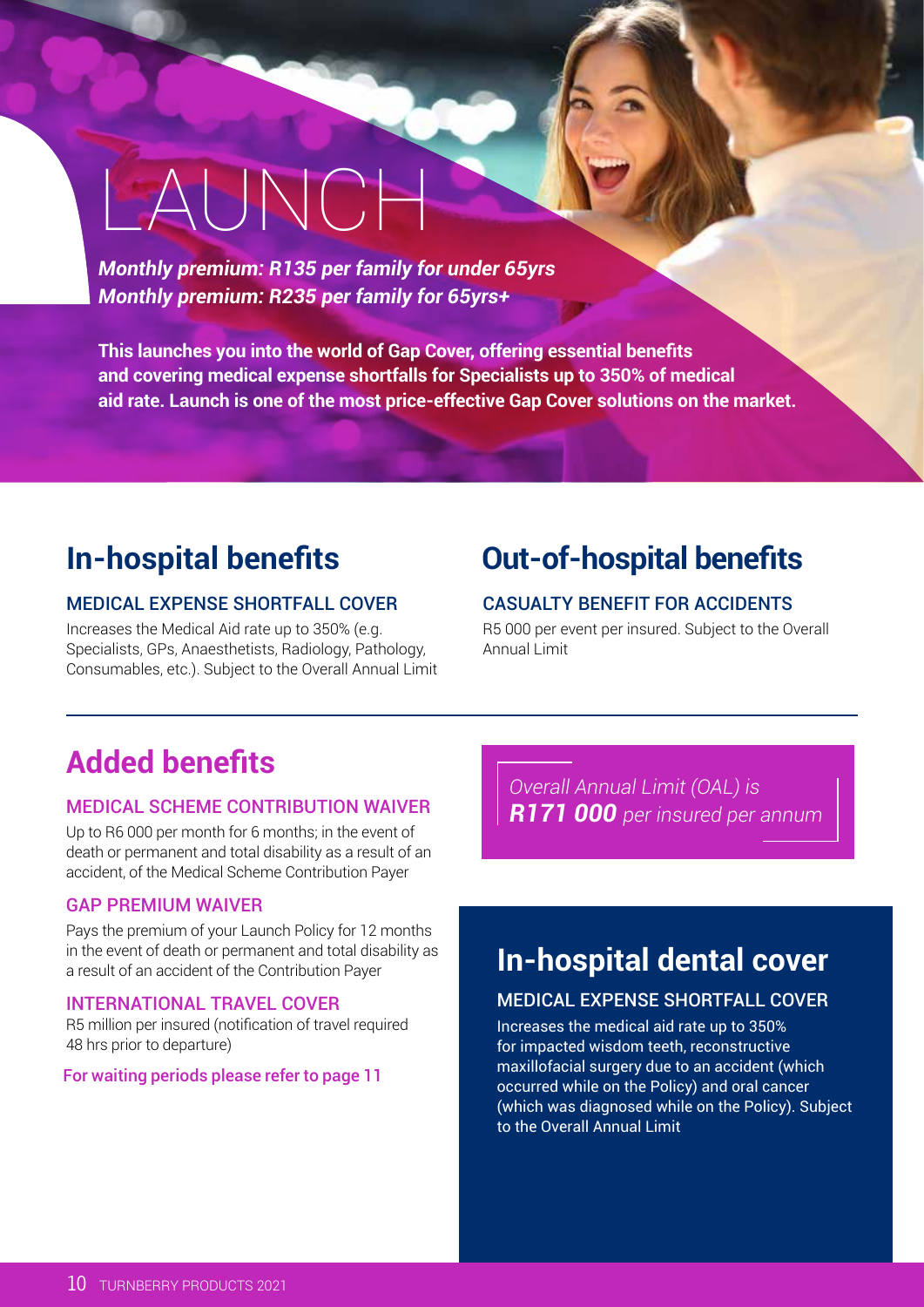## FORMULARY AND WAITING PERIODS

## **Biological Cancer Drugs**

The lists below provide the Biological Cancer Drugs covered under Premier and Optimal.

#### LIST OF DRUGS

- Herceptin Mylotarg Nexavar Gleevec Sprycel
- Faslodex Velcade Tarceva Alimta Zevalin

Avastin Erbitux Sutent Fludara Mabthera

NAVIGATING THE WAY

## **Waiting Periods**

- A 3-month general waiting period applies to all benefits (except in the event of an accident, which occurred while on the Policy). In the event the commencement date of the Policy is the same as the commencement date of the Medical Scheme, no 3-month general waiting period will apply to Medical Expense Shortfall Cover (increasing the medical aid rate up to 600%)
- A 10-month waiting period on pregnancy/ childbirth
- A 12-month waiting period on / investigations, treatment or surgery for: hysterectomy, hysteroscopies, endometriosis, ovarian cysts and fibroids (myomectomy), muscular-skeletal (except in the event of an accident, which occurred while on the Policy), tonsillectomy, myringotomy, grommets, adenoids, wisdom teeth, hernia, cataracts, gastroscopies, colonoscopies, cancer, nasal and sinus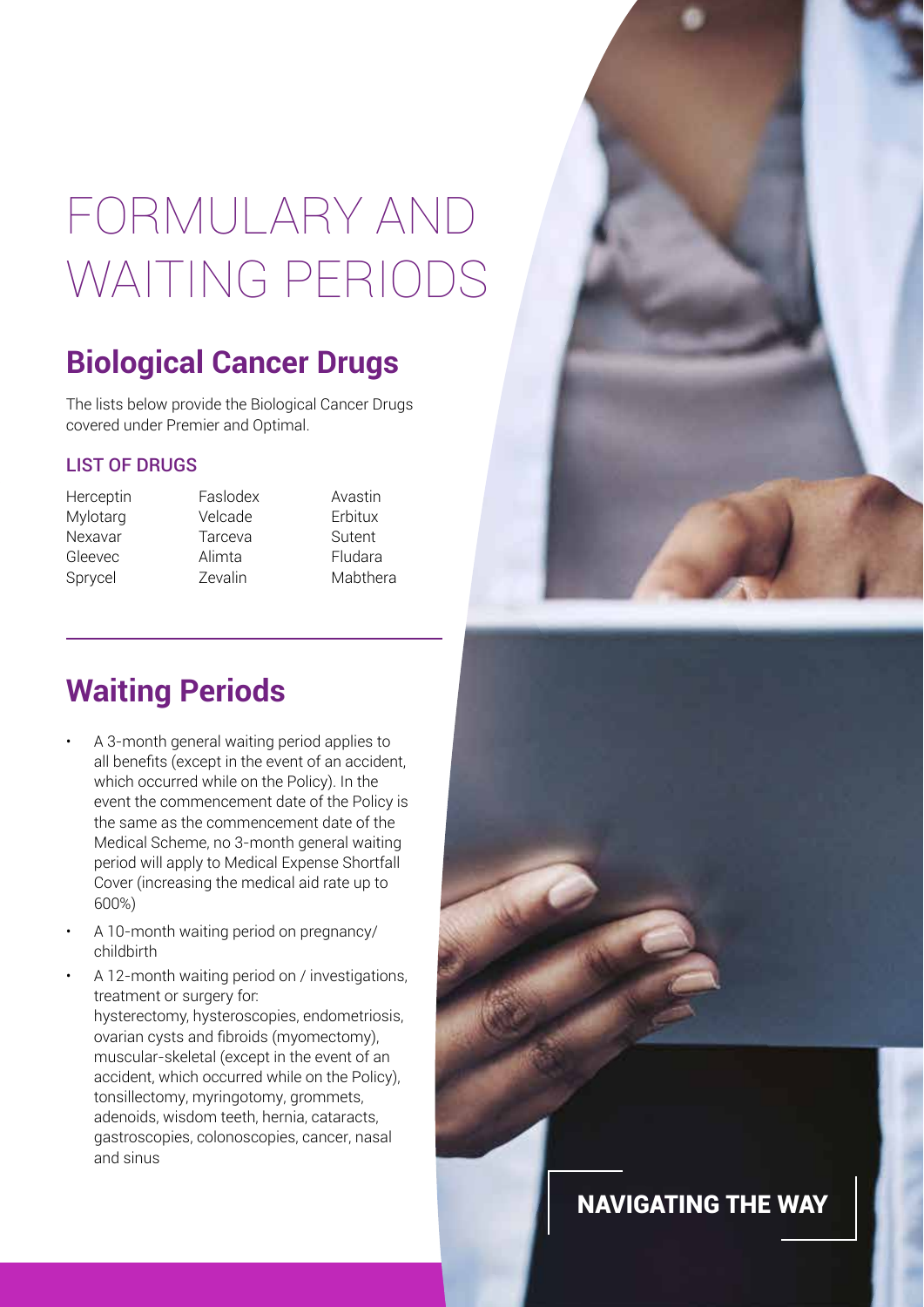## MED-EXTEND

*Monthly premium: R325 per family for under 65yrs Monthly premium: R437 per family for 65yrs+* 

## **Benefits**

#### IN-HOSPITAL PROCEDURES FUNDED BY YOUR MEDICAL SCHEME

Increases the Medical Aid rate up to 300%. (e.g. Specialists, GPs, Anaesthetists, Radiology, Pathology, Consumables, etc.). Subject to the Overall Annual Limit

*Overall Annual Limit (OAL) is R171 000 per insured per annum*

#### DEFINED PROCEDURES EXCLUDED BY YOUR MEDICAL SCHEME

Med-Extend will assist in paying for Defined Procedures that have been excluded by your Medical Scheme up to a specified rand value, as listed below. Subject to the Overall Annual Limit

| <b>Defined Procedures</b>                                                        | <b>Benefit</b>      |
|----------------------------------------------------------------------------------|---------------------|
| Arthroscopic surgery                                                             | R65000              |
| Back or neck surgery                                                             | R65000              |
| Bunion surgery                                                                   | R <sub>17</sub> 000 |
| Cochlear implant, auditory brain implant and internal nerve stimulator surgery   | R85 000             |
| Dental procedures for impacted teeth for children younger than 18 years          | R17000              |
| Dental procedures for reconstructive surgery required due to an accidental event | R85 000             |
| Functional nasal surgery                                                         | R27000              |
| Joint replacement surgery                                                        | R55000              |
| Knee or shoulder surgery (excl joint replacements and arthroscopic surgery)      | R30 000             |
| Non-Cancerous breast conditions                                                  | R23 000             |
| Oesophageal reflux and hiatus hernia surgery                                     | R60 000             |
| Removal of varicose veins                                                        | R23 000             |
| Skin disorders (including benign growths and lipomas)                            | R <sub>23</sub> 000 |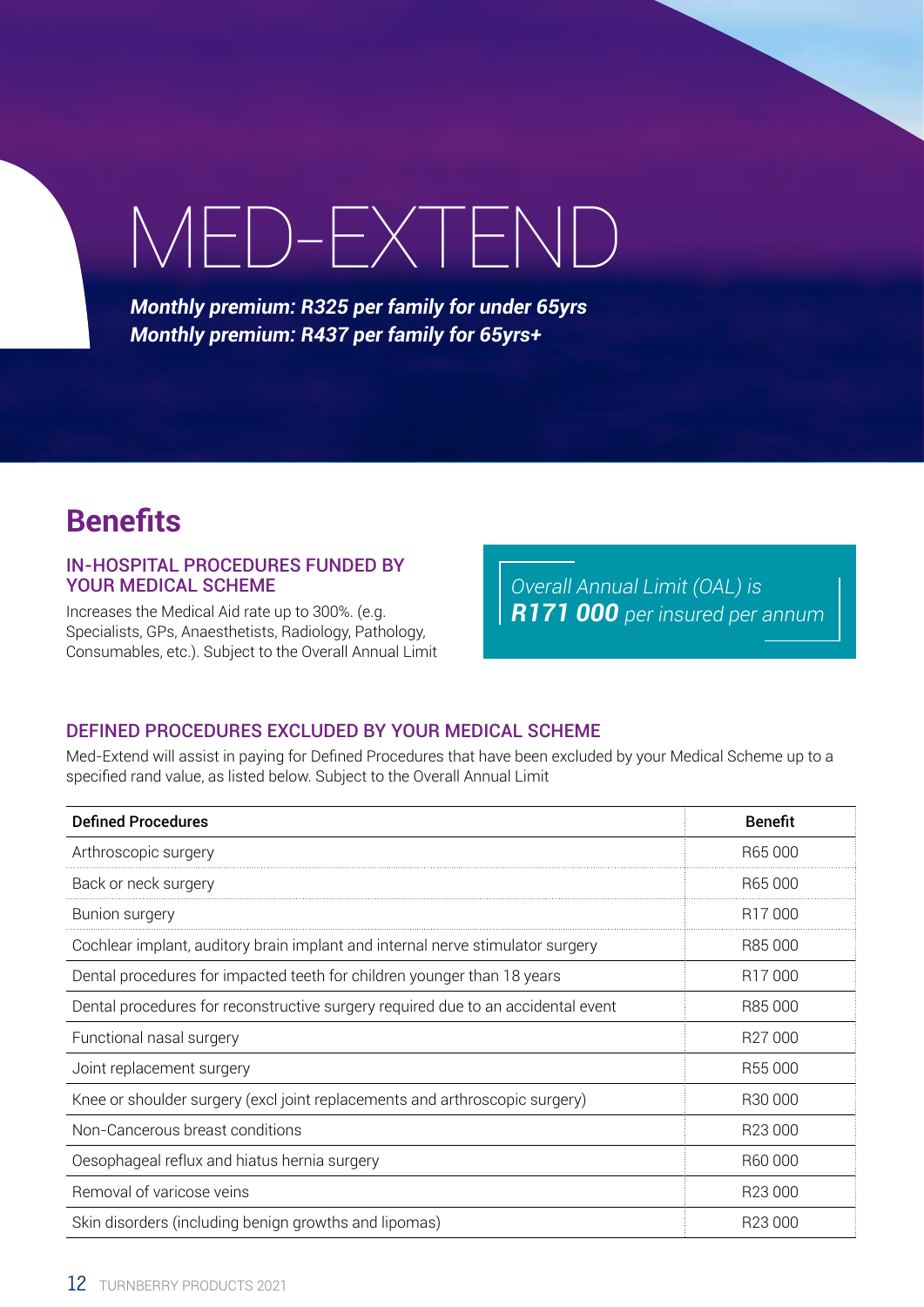

## **MedBoost**

MedBoost provides a lump sum benefit pay-out when you need to undergo a Defined Procedure and have been claim free for a number of years. The MedBoost pay-out would depend on the number of consecutive claim free years you have had as per the table provided.

| Number of claim free years | MedBoost pay-out |
|----------------------------|------------------|
| 3 years                    | R 3 000          |
| 4 years                    | B4 000           |
| 5 years                    | B5 000           |
| 5+ years                   | B6 000           |

## **Added benefits**

#### INTERNATIONAL TRAVEL COVER

R5 million per insured (notification of travel required 48 hrs prior to departure)

For waiting periods please refer to page 11

> **Med-Extend has been designed to assist clients with medical expense shortfalls for Specialists and with covering Defined Procedures that have been excluded on their specific Medical Scheme option.**

-Navigatin<sup>g</sup> <sup>t</sup>h<sup>e</sup> <sup>w</sup>ay-

TURNBERRY PRODUCTS 2021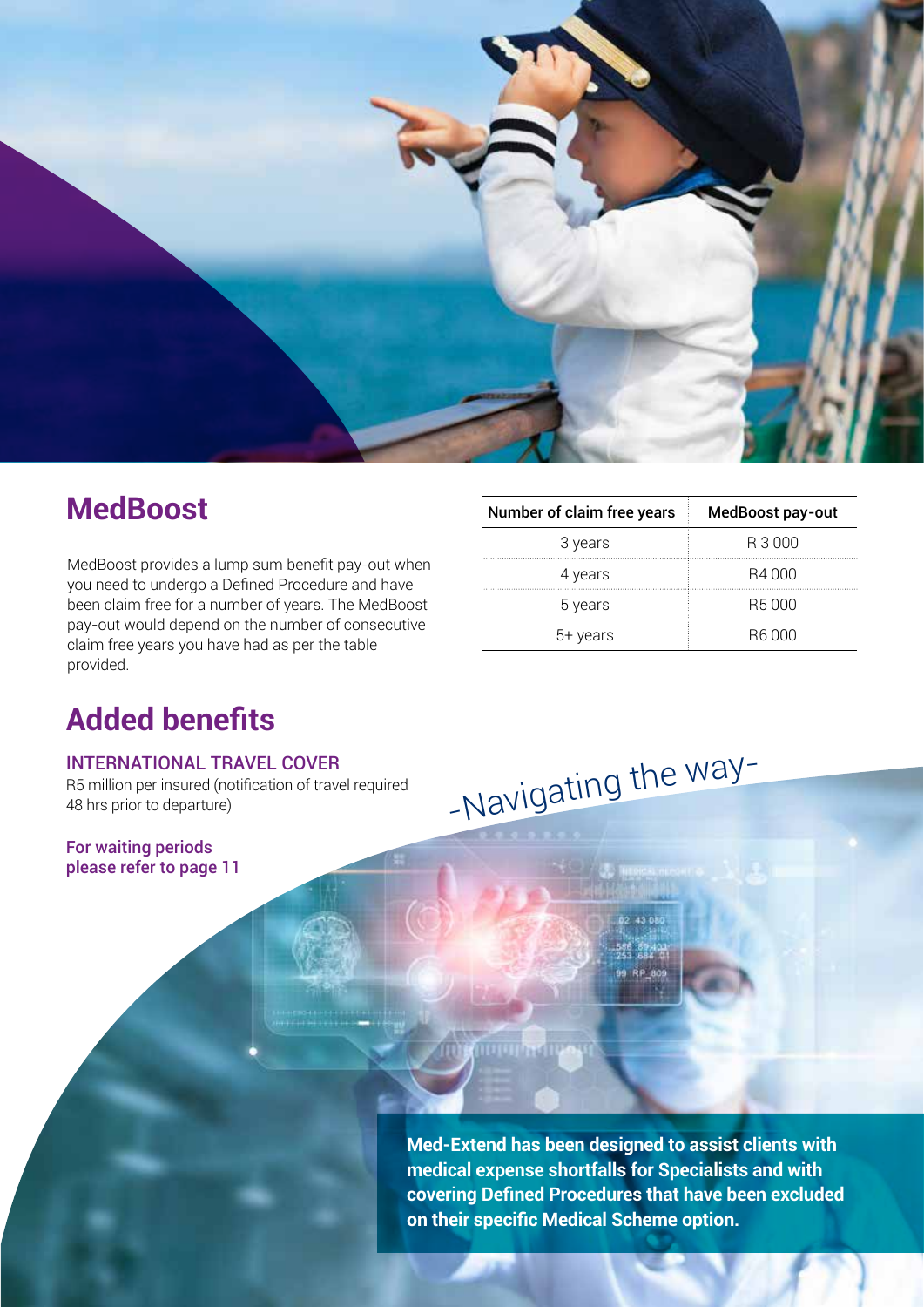## EXTENDED FAMILY COVER

The "Family" means the Principal Insured person and the eligible spouse, and eligible children, who have not attained the age of 26 years unless mentally or physically disabled and unable to earn any form of income. Any dependants falling under this definition are included at no additional cost.

If you have extended family or an additional dependant registered on your Medical Scheme and they do not qualify in terms of our definition of a "Family" as per the definition above, you may add them onto your Policy. The cost per each additional extended family member or dependant is detailed below.

| Product    | Ages 26 - 64 (incl)<br>Rate per person | Ages 65 - 79 (incl)<br>Rate per person | Ages 80+<br>Rate per person |
|------------|----------------------------------------|----------------------------------------|-----------------------------|
| Premier    | R <sub>127</sub>                       | R414                                   | R526                        |
| Optimal    | R <sub>119</sub>                       | R335                                   | R428                        |
| Synergy    | R <sub>118</sub>                       | B332                                   | R423                        |
| Launch     | R <sub>29</sub>                        | <b>B50</b>                             | R77                         |
| Med-Extend | R <sub>109</sub>                       | R413                                   | R <sub>525</sub>            |

## **Easy to claim**

**1**

**2**

**4**

Please submit the following documents in order for Turnberry to process your claim:

- Turnberry claim form
- Medical Scheme statement for the Medical Service Provider you are claiming for
- Medical Service Providers Invoices
- Hospital account
- Claims can be submitted via email to claims@turnberry.co.za or faxed to 086 500 7532 or 086 673 4224
- **3** Claim will be assessed in terms of the benefits provided by the selected Policy
	- Should we require any further documentation, an email will be sent to you and your broker advising you of the outstanding requirements
- **5** Once a claim has been assessed, valid claims will be paid directly to the Policyholder. Valid claims are settled within 10 working days provided that all required documents are received.

Fax number for Claims: 086 500 7532 and 086 673 4224

> E-mail address: claims@turnberry.co.za

Online Claim Form: https://turnberry.co.za/claim-form/

Please note, all these documents are required with every claim as each document contains relevant information required to process the claim. You have 5 months to provide written notice from the date of treatment of a pending claim. Outstanding documentation needs to be submitted within 90 days from the date, outstanding documentation is requested by Turnberry.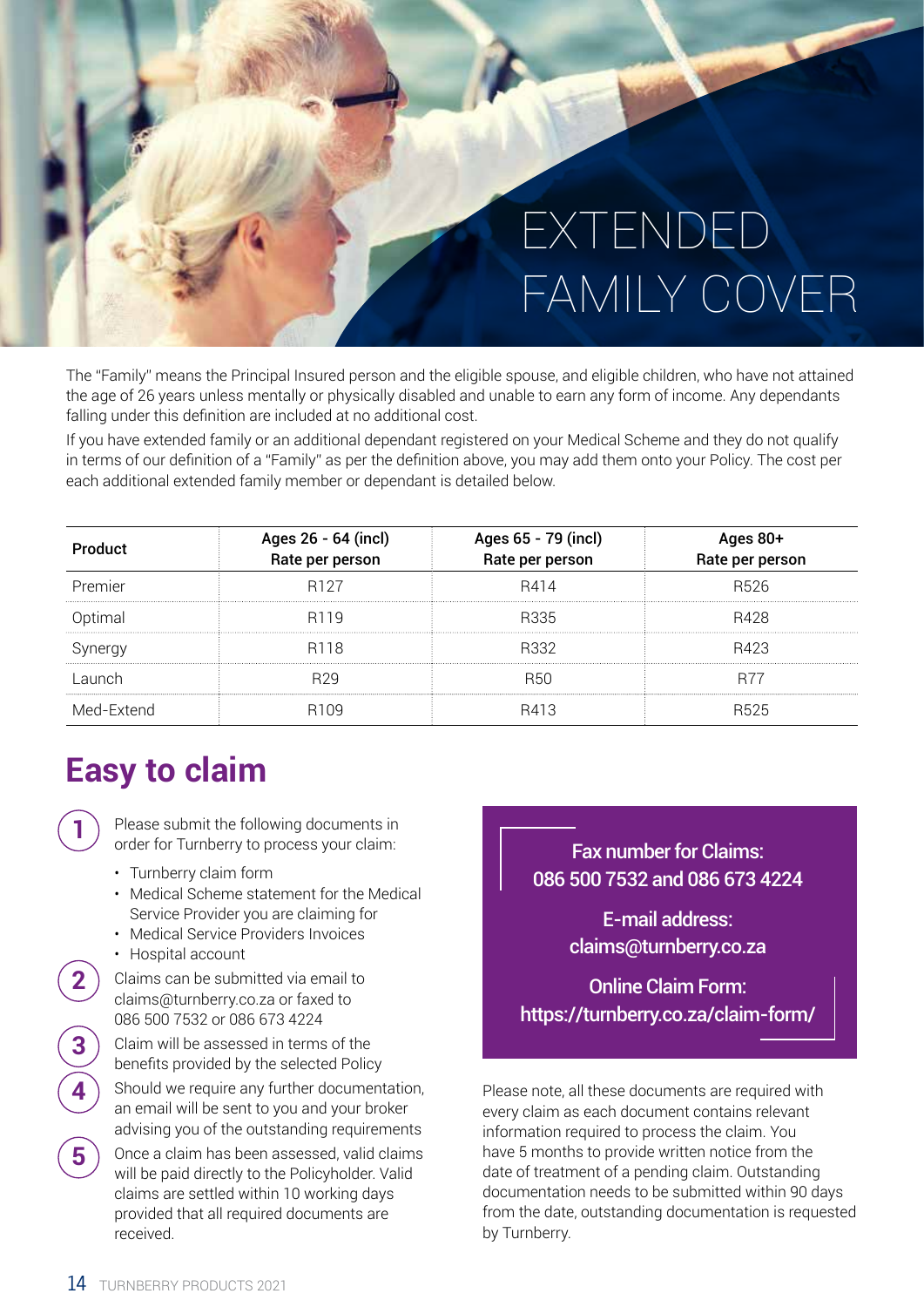## **Exceptions**

Turnberry shall not be liable for hospitalisation, bodily injury, sickness or disease directly or indirectly caused by, related to or in consequence of:

- 1. Nuclear weapons or nuclear material or by ionising radiation or contamination by radioactivity from any nuclear fuel or from any nuclear waste from the combustion of nuclear fuel. For the purpose of this exception combustion shall include any self-sustaining process of nuclear fission;
- 2. LASIK or Lasik (laser-assisted in situkeratomileusis) surgery or any type of refractive surgery for correcting myopia, hyperopia, and astigmatism;
- 3. Investigations, treatment or surgery for obesity its sequela or cosmetic surgery or surgery directly or indirectly caused by or related to or in consequence of cosmetic surgery other than as a result of an insured event otherwise insured. For the purpose of this exception cosmetic surgery shall include surgery for breast reduction or reconstruction unless necessitated as a result of treatment for cancer;
- 4. Routine physical or any procedure of a purely diagnostic nature or any other examination where there are no objective indications of impairment in normal health and laboratory diagnostic or X-ray examinations except in the course of a disability established by prior call or attendance of a Medical practitioner;
- 5. Suicide, attempted suicide or intentional self-injury;
- 6. The taking of any drug or narcotic unless prescribed by and taken in accordance with the instructions of a Medical Practitioner (other than the Insured person) or drug addiction;
- 7. An event directly attributable to the Insured person having an alcohol content exceeding the legal limit or the Insured person suffering from alcoholism or any illness caused by the use of alcohol;
- 8. Participation in:
	- a. Active military duty, police duty, police reservist duty, civil commotion, labour disturbances, riot, strike, or the activities of locked-out workers
	- b. Aviation other than as a passenger
	- c. Any form of race or speed test (other than on foot or involving any non-mechanically propelled vehicle, vessel, craft or aircraft);
- 9. Investigations, treatment or surgery for artificial insemination or hormone treatment for infertility;
- 10. No benefits are payable which should be provided by the Medical Scheme, this exception includes ward fees, theatre fees, medicines, appliances and other hospital expenses;
- 11. No benefits shall be payable in the event of fraudulent submission by the claimant;
- 12. No benefits shall be payable in the event the insured did not pre-authorise, make use of a Designated Service Provider (this is not applicable to the Non-DSP Hospital Penalty Cover on Premier, Optimal and Synergy) or any condition set by the Insured's Medical Scheme;
- 13. No benefits shall be payable in the event there is no benefit for the treatment and/or the condition or if it is excluded and/or declined by the Insured's Medical Scheme

(including split billing) or if the Medical Scheme pays less than tariff for benefits associated with costs incurred above Medical Aid rate;

- 14. No benefit shall be payable in respect of any medical or surgical treatment unless such treatment occurred during the period of hospital confinement as an in-patient or as an out-patient (as defined);
- 15. The table of benefits applies in the territory of the RSA and no benefits are payable for expenses incurred for transport charges or for services rendered whilst being transported in any emergency vehicle, vessel or aircraft;
- 16. No ward fee benefits shall be payable in respect of any additional costs incurred as a result of confinement to a private ward if such confinement to a private ward was requested by the Insured person;
- 17. Treatment resulting from failure to carry out the instructions of a Medical Practitioner;
- 18. Treatment for the Casualty Illness Benefit when treatment was not received between the hours of 19:00-06:00 Mondays-Fridays, Saturdays, Sundays and Public Holidays;
- 19. Injuries arising from professional sport or any other recreational activity which is not commonly recognised as a sport and/or involves uncontrolled competition, unusual skill or violent activity and is generally considered to be inherently dangerous for the emergency casualty benefit (as defined in the Policy document) provided in a hospital out-patient emergency facility;

ADDITIONAL EXCEPTIONS APPLICABLE ONLY TO PREMIER, OPTIMAL AND SYNERGY OPTIONS

- 20. Psychiatric conditions including but not limited to depression, insanity, mental and or stress related conditions for co-payments and sub-limits;
- 21. Co-payments and Sub-limits are covered for dentistry except for investigations, treatment or surgery related to dental implants, except in the event for reconstructive maxillofacial surgery as a result of oral cancer or an accident (which occurred/ was diagnosed while on the Policy) and will be limited to R50 000 per policy per annum. No benefit is payable while an Insured person is within a waiting period;
- 22. Benefit 1 (Private Rate Cover) for dentistry is limited to impacted wisdom teeth and/or reconstructive maxillofacial surgery as a result of an accident while on the Policy. No benefit is payable while an Insured person is within a waiting period;

ADDITIONAL EXCEPTION APPLICABLE TO TRAUMA RECOVERY COVER

- 23. The step down facility must be authorised and paid from the Medical Scheme's Risk Benefit (i.e. not from day to day benefits);
- 24. For the Defined Procedures listed on the Policy no benefit shall be payable unless the Defined Procedure has been fully declined by the Insured person's Medical Scheme.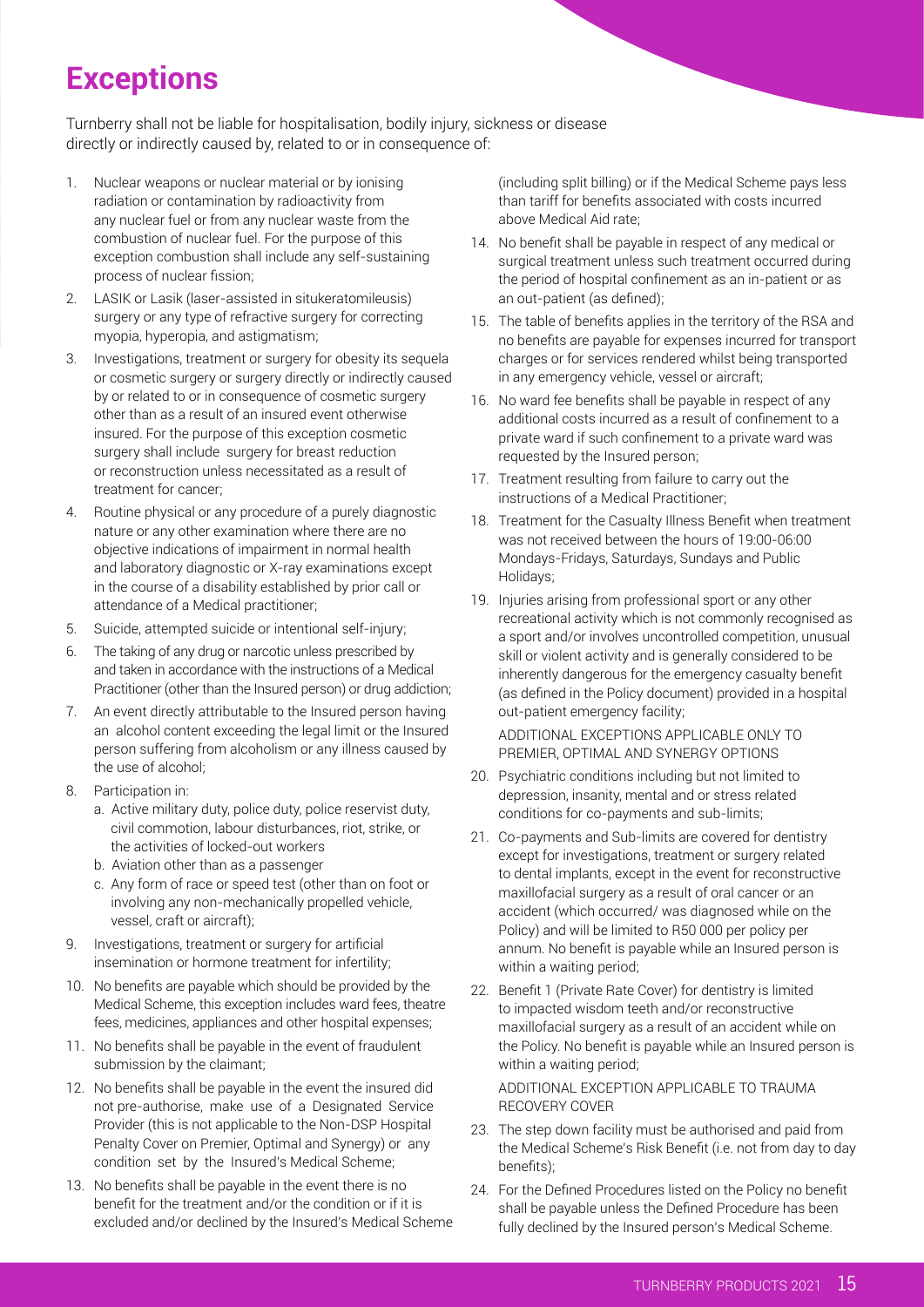## TRAVEL ASSIST

#### **International travel cover through TIC is offered as an added-value to Turnberry Policyholders upon request.**

The cover ensures end-to-end emergency assistance by air, land or sea. Notification of travel must be given to Turnberry on 011 677 9891 at least 48 hours prior to departure, during the hours 08h00 to 16h00 Monday to Friday (excluding public holidays). You will then be issued with a travel certificate.

a division of



## **Benefits and conditions**

- 90 days cover per trip
- No limit on the number of times a person travels per annum
- R5 000 000 medical expenses cover
- No excess for in-hospital cost
- Evacuation and repatriation anywhere in the world
- Compassionate emergency visit
- Medical expenses cover for specified sporting activities
- Medical assistance and advice 24 hours a day, 7 days a week
- No pre-existing conditions covered
- Excess of R350 per claim for persons 0 69 years of age and R1 000 excess for persons over the age of 70 years for all out-of-hospital treatment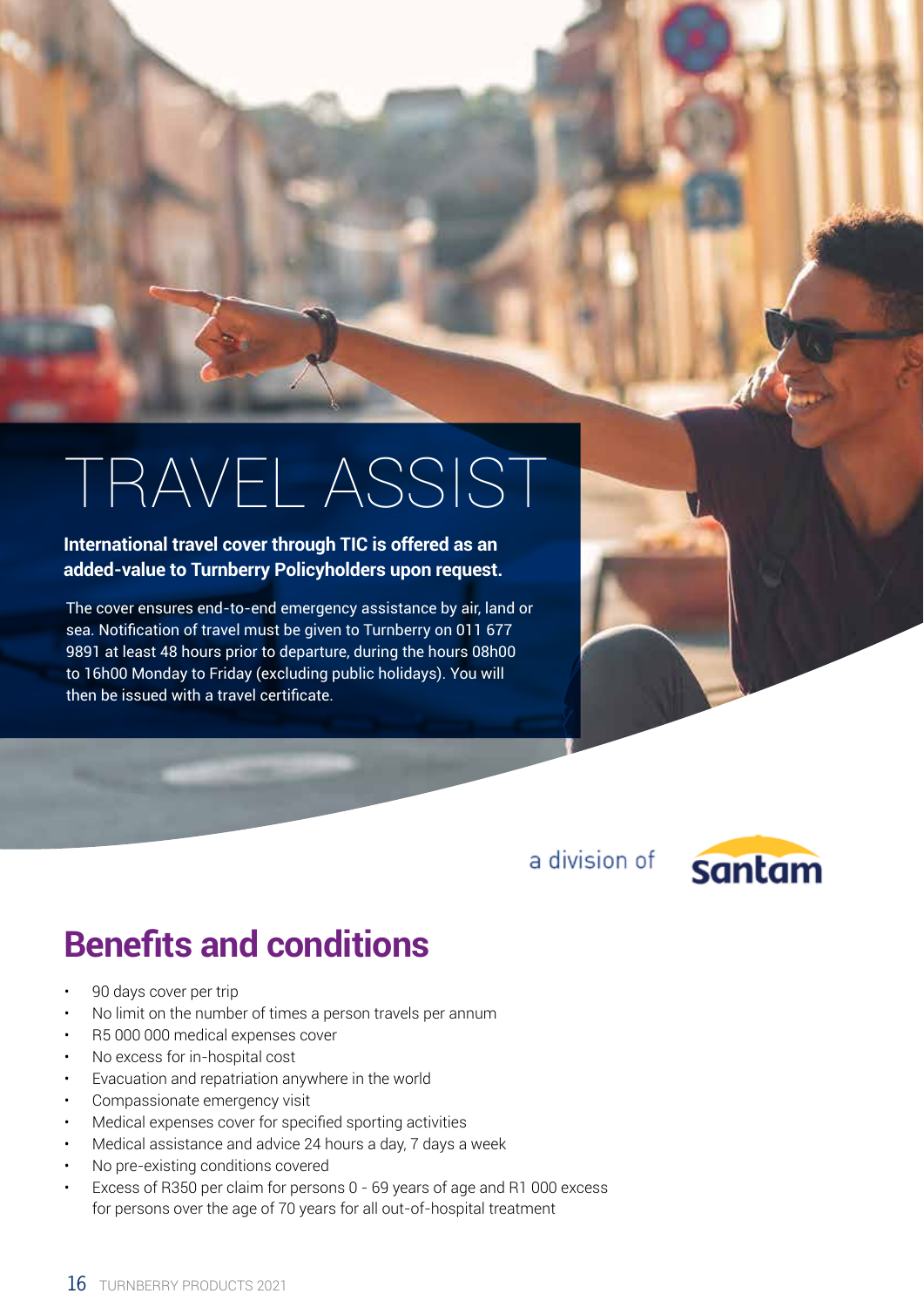## **Top up cover**

|                | excl. USA   | incl. USA         |
|----------------|-------------|-------------------|
| 0-30 Days      | <b>B600</b> | R725              |
| $31 - 60$ Days | R825        | R990              |
| 61 - 90 Days   | R990        | R <sub>1210</sub> |

*The above rates are per person traveling.*

*Top up cover available to Policyholders under the age of 69 years.*

| Additional top up                                            | Cover                                |
|--------------------------------------------------------------|--------------------------------------|
| Additional cover for medical and related expenses            | R15 000 000                          |
| Medical expenses relating to pre-existing medical conditions | R750000                              |
| Accidental death                                             | R <sub>250</sub> 000                 |
| Accidental permanent and total disablement                   | R1 000 000                           |
| International journey postponement                           | R7 500 (R500 excess)                 |
| International journey cancellation                           | R15 000 (R500 excess)                |
| International journey curtailment                            | R15 000 (R500 excess)                |
| International journey extension                              | R15 000 (R500 excess)                |
| Missed connection                                            | R15 000 (R500 excess)                |
| Replacement airfare                                          | R15 000 (R500 excess)                |
| Travel delay                                                 | R2000 (minimum of 6hrs)              |
| Personal liability                                           | R2 000 000                           |
| Luggage                                                      | R20 000 (R350 excess)                |
| Single item limit                                            | R5000                                |
| Cash and documents                                           | R <sub>2</sub> 500                   |
| Luggage delay                                                | R <sub>2</sub> 000 (minimum of 6hrs) |